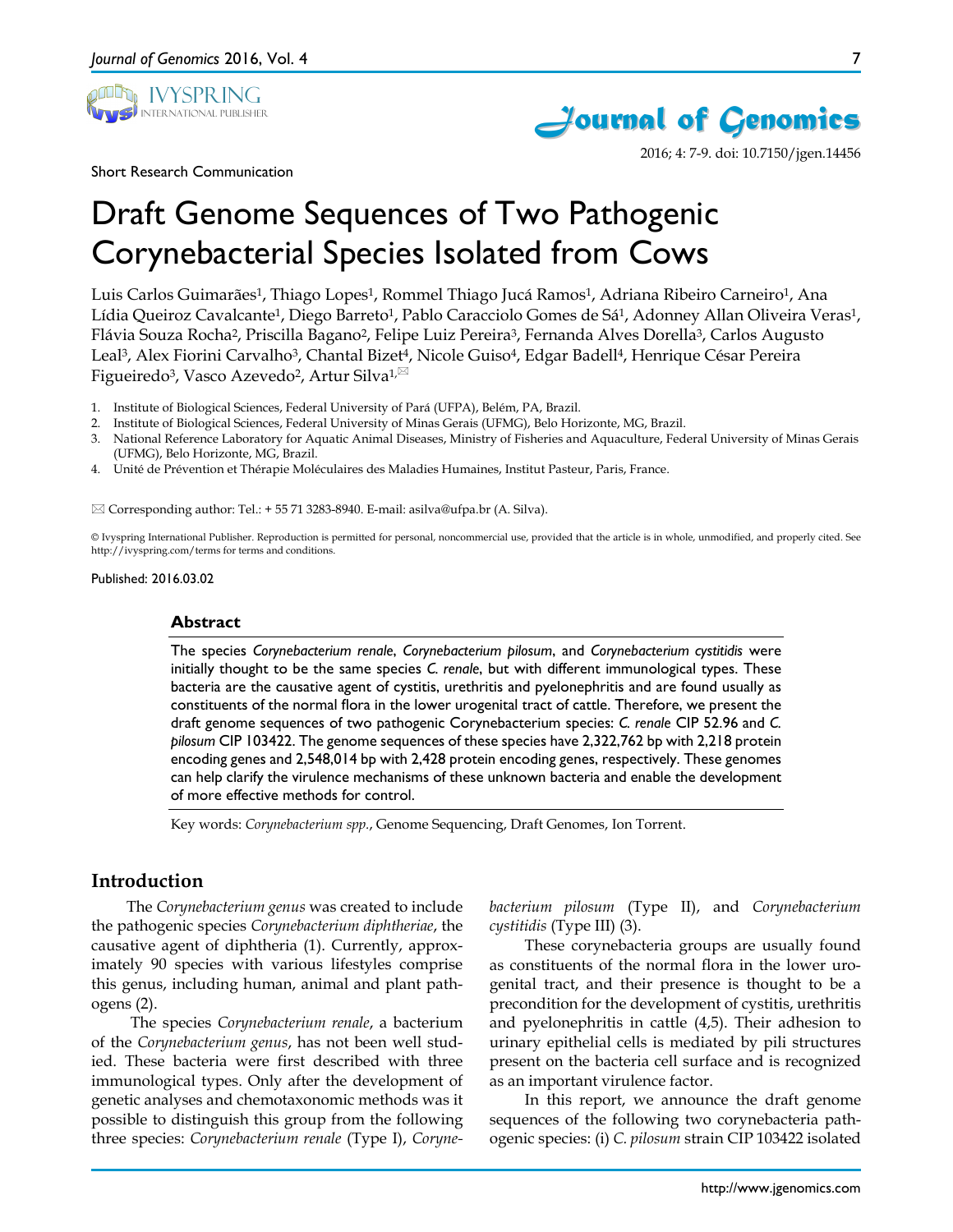from cow urine in Japan and (ii) *C. renale* strain CIP 52.96 isolated from a cow in the United Kingdom. At the time this work was prepared, no other genome assembly was publicly available for the species *C. renale*.

The genome sequencing of the isolates was performed by the Ion Torrent PGM (Personal Genome Machine) platform (Life Technologies), using a fragment library. The *de novo* assembly of the sequences into contigs was achieved using MIRA (6), and gap closure was performed with the Lasergene v.11 Suite (DNASTAR). The assembly produced a total of 19 contigs for *C. pilosum* CIP103422 with 2,548,014 total base pairs and 11 contigs for *C. renale* CIP 52.96 with 2,322,762 total base pairs and a G+C content of 60.7% and 59.1%, respectively. Automatic annotation using the RAST server (7) allowed for the identification of 2,387 Coding DNA Sequences (CDSs) in the *C. pilosum* CIP103422 and 2,218 CDSs in the *C. renale* CIP 52.96; 61 RNA genes were predicted for both genomes.

Additionally, we used the SEED annotation environment (http://www.theseed.org/) to investigate the genomic basis of several biochemical features that differed between corynebacterial isolates. The presence of genes coding for enzymes involved in invasion and intracellular resistance, such as L-aspartate oxidase (EC 1.4.3.16) and Quinolinate synthetase (EC 2.5.1.72), were only identified in *C. renale* CIP 52.96. A distinctive characteristic of *C. pilosum* CIP103422 was the presence of potential activity for respiratory nitrate reductase (EC 1.7.99.4), which was not detected in *C. renale* CIP 52.96.

Furthermore, analyses using PGAP software (8) with the MultiParanoid (MP) method with ≥50% of coverage and ≥50% of identity allowed the prediction of 1211 CDSs that were shared between both genomes. In these genes, CDS usually plays a crucial role in the maintenance of key aspects for the organism's biology and is a great target for drug development (9). Additionally, we predicted 1169 CDSs exclusive for *C. pilosum* CIP103422 and 1007 CDSs for *C. renale* CIP 52.96. These genes could confer an adaptive advantage and niche adaptation (10) (Fig. 1).

The genome projects have been deposited in GenBank under the following accession numbers: NZ\_LDYE00000000.1 (*C. renale* CIP 52.96) and NZ\_LDYD00000000.1 (*C. pilosum* CIP103422.



**Figure 1.** Venn diagram demonstrating the numbers of coding sequences shared by the two Corynebacterium species analyzed in this study.

## **Acknowledgments**

This work was supported by the Coordination for the Improvement of Higher Education Personnel (CAPES) and the Ministry of Fishing and Aquaculture. We also acknowledge support from the National Council for Scientific and Technological Development (CNPq) and the Genome and Proteome Network of the State of Pará (RPGP).

## **Competing Interests**

The authors have declared that no competing interest exists.

#### **References**

1. Cerdeño‐Tárraga AM, Efstratiou A, Dover LG, Holden MTG, Pallen M, Bentley SD, et al. The complete genome sequence and analysis of Corynebacterium diphtheriae NCTC13129. Nucleic Acids Res. 2003 Nov 15;31 (22 ):6516–23.